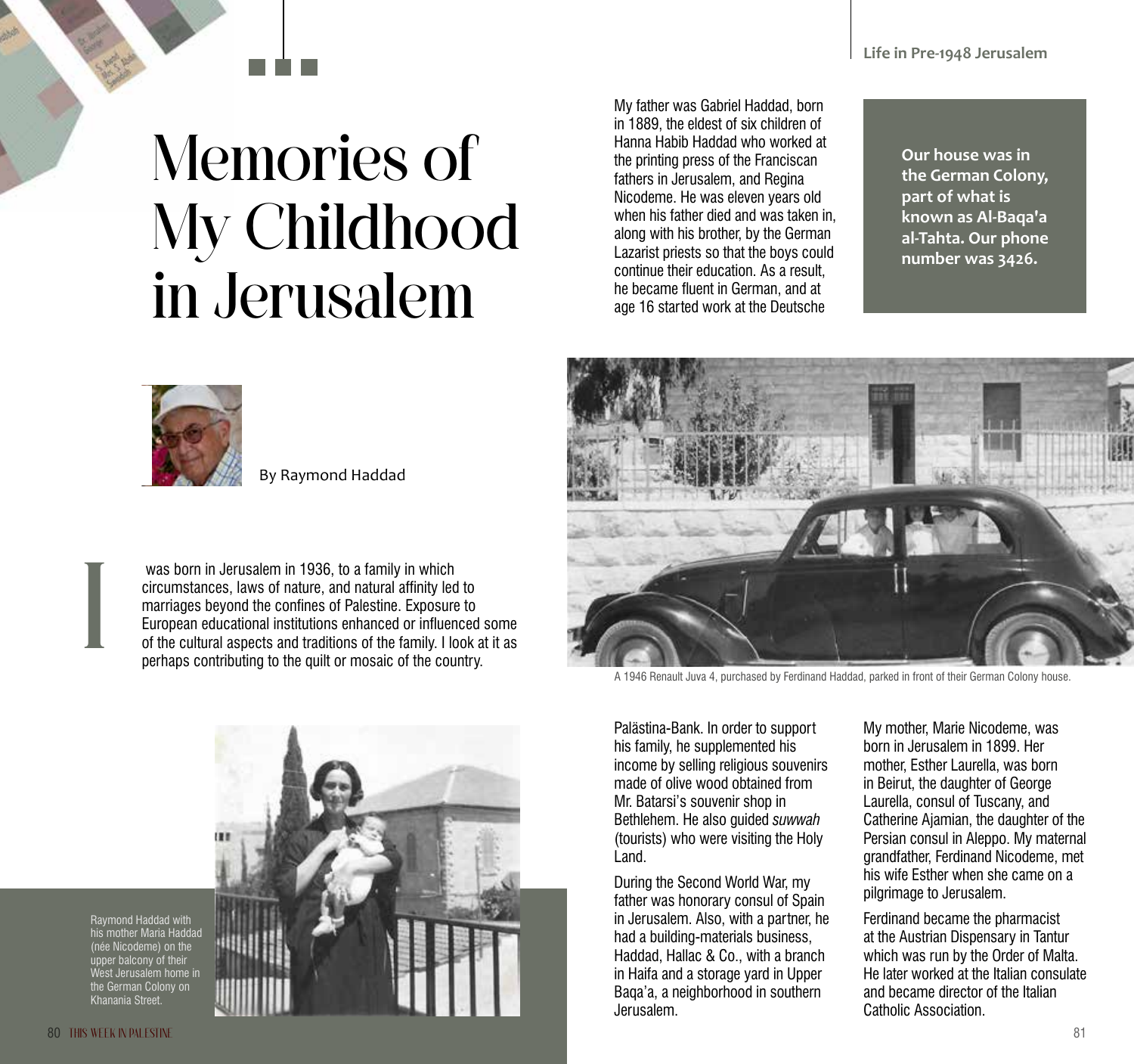

Raymond Haddad's first communion portrait.

My parents married in Jerusalem, at the parish church of St. Saviour in the Old City, in 1920. Their reception was held at the Fast Hotel. I was born at the Italian Hospital and baptized at St. Saviour. At age 6, I started preparations for my first communion at the Reparatrice Sisters whose convent was across from the French Hospital, not far from my father's office on St. Louis Street. Occasionally I would stop there after school which was a short walk away.

My brothers and I attended the Collège des Frères, located in the Old City, adjacent to New Gate. I would take bus number 4 to and from school, with my lunch in a container called *matbakie*. I dreaded the disciplinarian Frère Epiphane, who roamed the school with his *mastara* (ruler), and prayed not to be hit on the knuckles. My dad got a kick when I told him how I was taught to write numbers in Arabic, especially 7 and 8 (٨,٧, *inzil wa itlah*, lit. move down and move up). I had not



Raymond Haddad with his maternal grandmother Esther Nicodeme (née Laurella).

finished the fifth grade at the Frères school when we left Jerusalem in 1948.

We lived in a two-story house that was built in 1932 and designed by the German architect Bäuerle. A large terrace led to the front door. The first floor included a large *liwan* (visitors' room), living and dining rooms, a kitchen and adjacent pantry called *odet il- moune*, where we stored food staples, such as sugar, flour, *samne* or ghee, and dried goods such as rice, lentils, and beans, as well as canned food and homemade jams. Next to the maid's room, a door led to the basement. The second floor included a central sitting area leading to four bedrooms and a bathroom. All the second-floor rooms opened onto a wrap-around balcony. The entire house had beautiful floor tiles imported from Lodi, Italy, by my father who had a building-materials business.

In the front yard there was a large eucalyptus tree, a variety of flowers, and a hedge of *husulban (*rosemary).



Family portrait that includes Gabriel and Maria Haddad with four of their five children, Ada Kalbian (née Haddad), Roger, Jean, and Raymond Haddad.

The side had several fruit trees, including apricots, plums, *askidynia* (loquats), green almonds that I enjoyed by dipping them in salt, and an artichoke hedge. The backyard had jasmine plants and honeysuckle, and was bordered by a stone wall.



Raymond Haddad's maternal grandfather Ferdinand Nicodeme.

A well or cistern under the house and a front yard spigot allowed for watering the plants.

I would periodically see sanitation workers spraying the area around the septic tank, at the front, for mosquitoes to prevent malaria and dengue fever, both prevalent in those days.

My favorite room was the dining room for several reasons. Since it had a large *soppa* (heating stove), it was the warmest. In one corner was the record player I made use of. Every year at Christmas, a tree would stand tall, next to the nativity creche which we brought down from the attic. They were displayed until the day of Epiphany on January 6. In the Catholic faith, May is the month of the Virgin Mary. We would gather as a family in this room to say the Rosary and sing "It's Mary's month, it's the most beautiful month." What impressed me also in this room was a portrait of my maternal grandfather whom I never knew, in his uniform emblazoned with several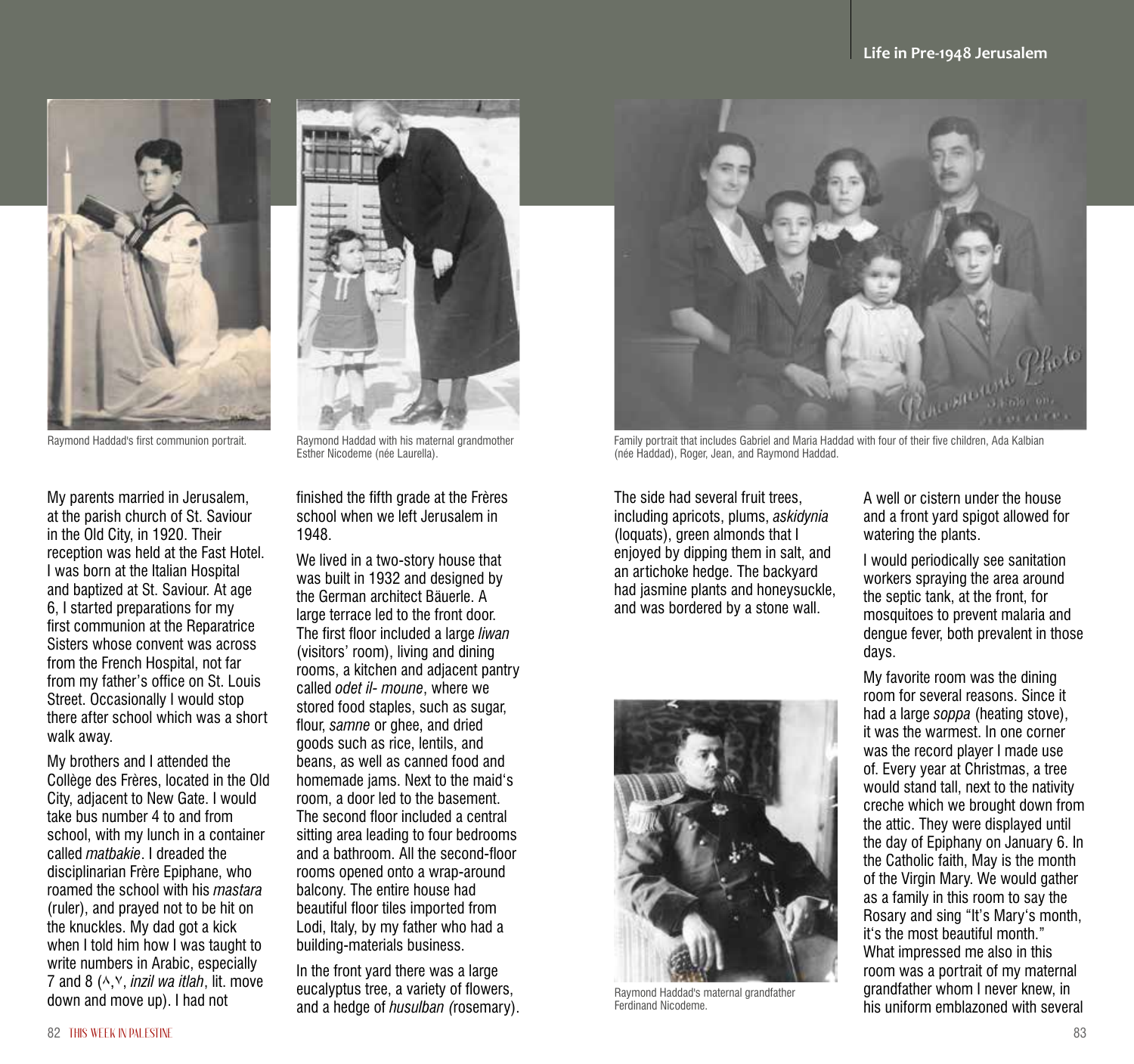

Group wedding portrait of Marie and Gabriel Haddad at St. Saviour in the Old City.

decorations. Finally, a Madonna and Child portrait hung on another wall. When the house was ransacked in 1948, the picture was saved and found its way several years later to my sister's house in East Jerusalem.

Every year or two a *mnajjed* showed up to fluff up pillows and mattresses. He did the job on the front terrace using a rudimentary instrument that looked like a bass with two metallic strings. Another annual ritual was rug beating and cleaning before storage for the summer, using what looked like a tennis racket followed by spreading the rug on the floor

and rubbing it with the cover of a *tanjara* (a cooking pot) to get rid of the last bit of dust. For some reason I have kept a vivid memory of these activities.

As I was growing up, our daily routine included taking cod liver oil and drinking Ovaltine. Homemade apricot or quince jam was part of the breakfast fare. After school, I enjoyed an *asroune* (snack), eating bread with *halawe* or chocolate. Mother always made *labne* (partly dried yogurt) balls; they were stored in jars filled with olive oil and eaten with *za'atar*.

I was the youngest child in the family. My sister Ada was seven years older, and my brothers were already in high school when I was born. My playmates were neighborhood kids. Next door lived an English family with a daughter, Ann, with whom I played the proverbial doctor and nurse. Across the street lived the Vincentes, an Italian family. Their daughter Renata and I played catch on our wrap-around balcony or climbed the eucalyptus tree. Her brother, Vittorio, who had asthma, could only participate in low-key activities.

So, with him we played marbles or other games, such as snakesand-ladders, pick-up sticks, or Lido, that were effortless. With the Awad boys next door I played soccer in the street or hide-andseek. When my sister Ada and her friend Aida Farah played house on the balcony, I would stop and sample the goodies. I had built the outline of an automobile on the ground and pretended to be driving using rudimentary make-believe instruments from sticks and stones. I was allowed to go to the Regent Cinema now and then to watch Tarzan movies.

When mother was going places, she often took me with her. We would go grocery shopping – to Kaloti the butcher, Freij the grocer, Spinneys for specialty items such as cold cuts, and the Old City for spices and *bakala*, a dried fish that we ate especially during World War II. We would also visit friends or relatives. Some of those we visited had balconies from which one could be entertained just by watching the surroundings and the people strolling by.

Like many of her friends and relatives, my mother had *jour de reception*, a certain day of the month when people knew she would be home. She would serve refreshments – tea, coffee, lemonade – and homemade cake or cookies. She enjoyed cooking. She prepared dough for flat noodles called *taliarini*, gnocchi, and bread. For holidays she prepared *ma'amoul* and *ka'ak* (special cookies filled with dates, made with semolina and flour, respectively), and sent them out for baking at Frank's German bakery nearby. At Easter she made *karabij halab*, a cookie covered with *natef* (meringue).